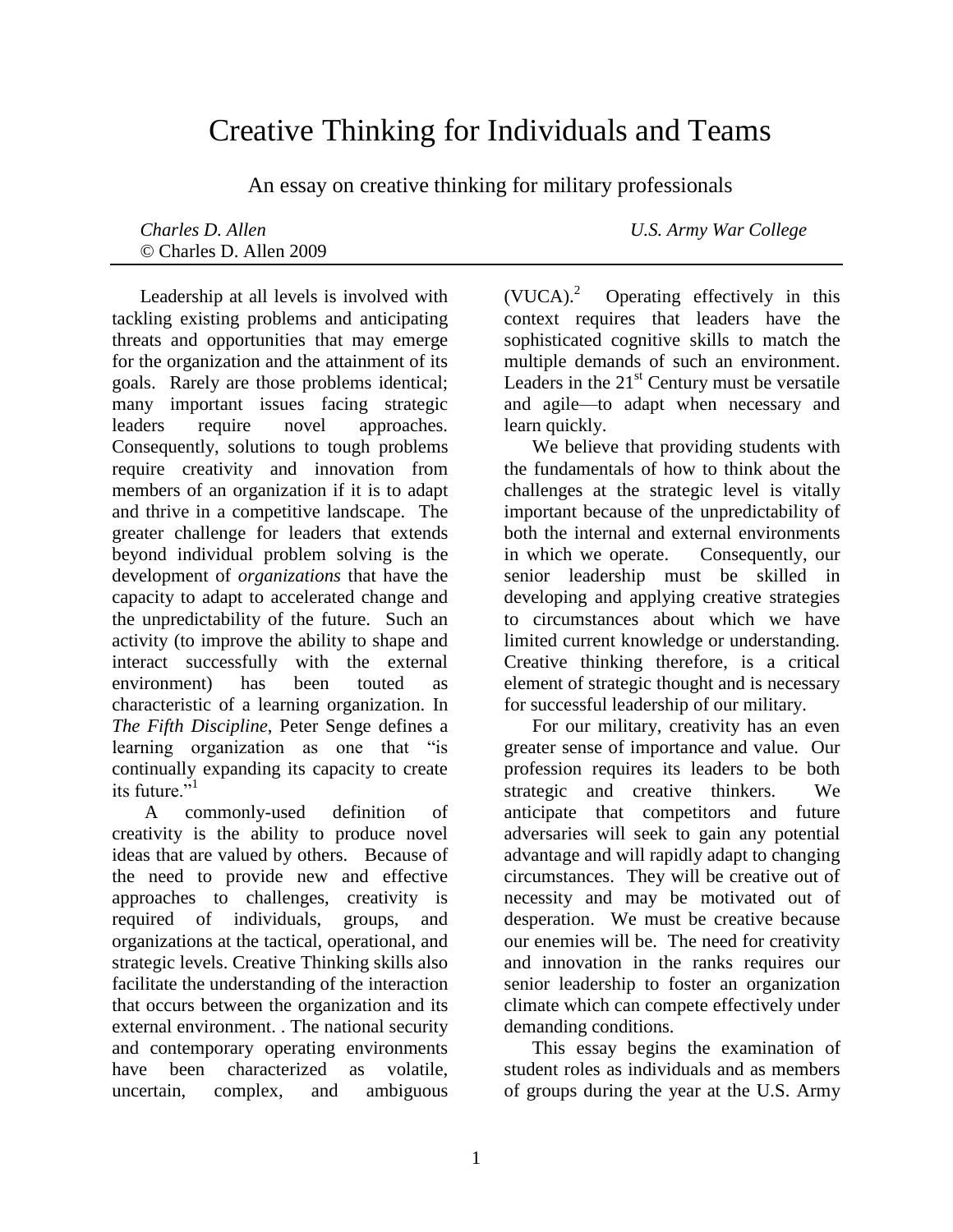War College. We expect students to apply creative and critical thinking skills to the myriad of scenarios that they will face during the academic year. Through a presentation of foundational concepts of creativity and then addressing individual creativity and group dynamics, we hope to increase awareness of how individual preferences and creative style may help or hinder contributions to group efforts. We will also review functions that are characteristic of effective groups and processes that support group creativity and innovation. The goal is to enhance student learning and increase their effectiveness as strategic thinkers during this year and beyond. To that end, the development of an organizational climate and culture that fosters creativity and innovation will also be briefly addressed.

Throughout this course, we operate under the premise that the individual attributes and skills that Army War College students possess have served them well in past assignments and will also be valuable in the future. However, we caution the students to remember that they are now at the position where those skills may be insufficient. Executive coach, Marshall Goldsmith offered that "what got you here, won't get you there."<sup>3</sup> The attainment of new skills and competencies, specifically in individual creativity and maintaining a creative climate, are required for success at the senior levels of our institutions.

We hold the following assumptions:

- Everyone is creative
- Everyone is motivated to become more creative and effective in response to changing conditions
- There are processes that can improve individual and group creativity
- Creativity is absolutely essential for effective individuals and organizations.

 Organizational processes that support creativity lead to better performance.

## **Foundational Concepts**

*Barriers to Creativity*

Given that creativity and innovation is so desired, why is it that they seem to be such rare commodities? Roger Von Oech tells us there are several attitudes that serve as barriers to creativity that he labels as "mental locks." $4$  These attitudes are mostly developed through social interaction with others and the requirements to fill the roles we have been assigned. To fulfill our need to belong, we choose not to be different so practicality and conformity take precedent. As adults, we marvel at the creativity exhibited by children, but within our education system, we stress "rational," linear, and standardized approaches that provide rules for everything. We emphasize that problem solving is serious business and thus requires somber effort. We seek to minimize deviations and error by following set procedures in the quest for the optimal "right" answer. Wrong or just-good-enough solutions are viewed with disdain. In *A Whole New Mind,* Dan Pink asserts that this predominantly left-brain thinking (seeking rational, systemic, and predictable patterns), characteristic of the United States in the  $20<sup>th</sup>$ Century, is no longer sufficient in this new century.<sup>5</sup> We also have become victims of our own achievements as individuals and within organizations so we default to ways of thinking and acting that have made us successful in the past.

Some who have studied military innovation suggest that the culture of the United States military over the last halfcentury reflects these same attitudes and that the Army is not a learning organization.<sup>6</sup> The military's use of standard operating procedures (SOPs), regulations, and doctrine are designed to provide control over how people and organizations behave without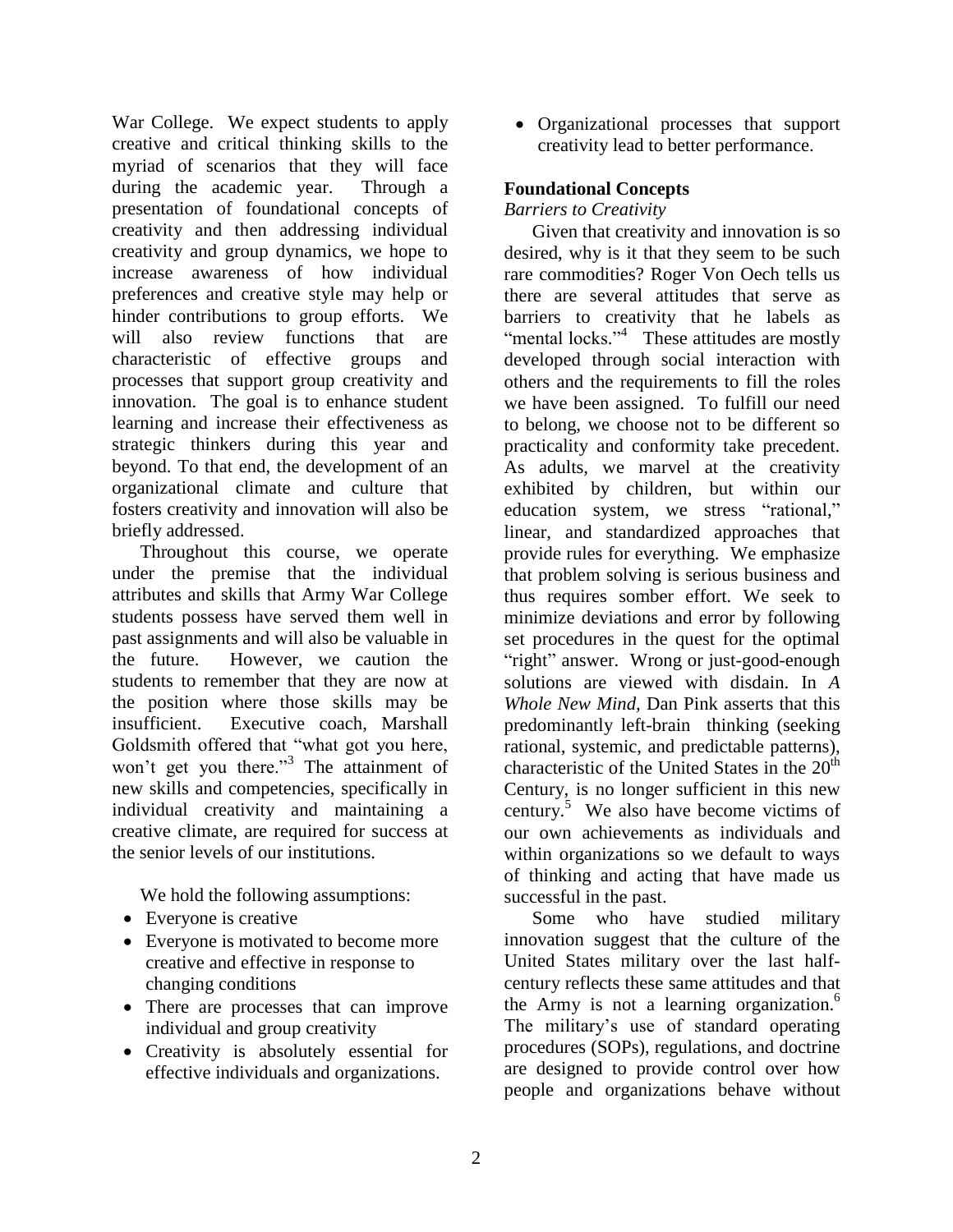tolerating departures from the "tried and true.‖ Military training curriculums often follow very structured programs of instruction (POIs) to teach specific knowledge and competencies—what to think and how to react to situations.

Other observers further assert that the Army personnel selection and promotion process results in a senior leadership that is limited in their ability to think or act "outof-the-box." Consider the fact that over 50% of US Army War College students have a Myers Briggs Type Indicator profile of STJ. But you should also consider that, at the individual level, almost 70% of the students have a Sensing preference, 88% have a Thinking preference, and 70% have a Judging preference. Contrast this with the profile types where creative individuals tend to be more intuitive ("N") rather than sensing ("S"), more thinking ("T") rather than feeling ("F"), and more perceiving ("P") rather than judging  $(TJ')$ .<sup>7</sup> While the MBTI type profile is not predictive in all situations, it does inform how most senior Army leaders *prefer* to act in stressful conditions.

# *What is Creativity and when it is needed?*

Creativity is the ability to develop new ideas and concepts that are effective in resolving situations at hand. You may have noticed that I did not say "solve a problem." Creativity is as much about observing both the internal and external environment and finding problems as it is about problem solving. Particularly at the strategic level, we must be sensitive to how we even *define* problems since very often, the specificity or breadth of the problem statement will limit the generation of viable solutions. The terms "novelty", "quality", and "appropriateness" are commonly used in definitions of creativity. These terms apply equally to problem definition as well as to

the other components of decision making processes (developing alternatives, etc.).

To help us understand when to use creative problem solving, Puccio and colleagues offer, in *Creative Leadership,* that effective problem-solving depends on the nature of the problem and the approach (see Figure 1). $8$  Some situations are routine and have well-defined solution sets. This type of problem is close-ended where a systemic process (i.e., following an



algorithm) achieves the best or accepted solution. If the approach to the problem is proactive and forward thinking then the situation is classified as requiring **maintenance**. Changing the engine oil of your car every 3000 miles to assure reliable transportation is a routine action and a proactive measure. If there is a need to respond to an undesirable state for which there is a known remedy, then the action is **formulaic**. Adding a quart of oil when the oil pressure light comes on should correct the situation and be expected to cause the light to extinguish.

For open-ended problems that do not have set procedures to address situations or commonly accepted solutions, we appeal to heuristics or "rules of thumb" for resolution. In cases where the resulting circumstance is unforeseen, the approach is reactive and we are faced with a **predicament**—a problem to be solved. Such a condition exists when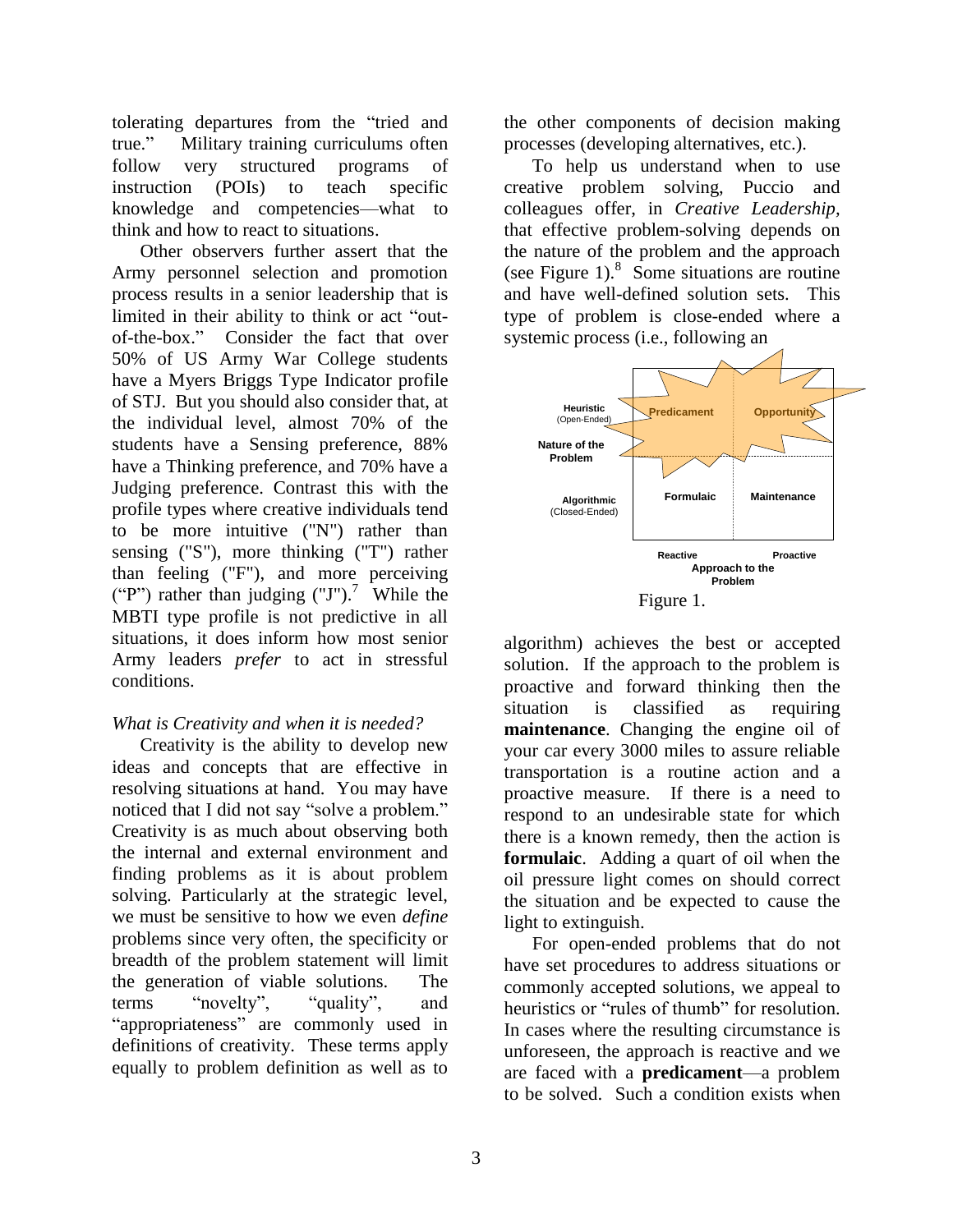your car stops for no apparent reason and you are unable to get it started again. Your response may be check for a loose connection at the battery terminal since you recall that was the case the last time it happened. For the proactive approach, the problem-solver sees potential for improvement and frames the situation as an **opportunity**. Joining a commuting network that shares rides and thereby, eliminates the need for a privately-owned car for local transportation is an innovative approach. Creative thinking and problem solving is most valuable for open-ended problems over those that are close-ended with routinized solutions.

These points can be also illustrated using a personal health and fitness metaphor. Proper nutrition and exercise is a proactive way to maintain individual health and fitness. To recover from unwanted weight gain after the holidays, dieting and increased exercise are accepted formulaic responses i.e., eat less and sweat more. If one suffers from unexplained muscle pains and lethargy, then that is a predicament to be addressed by exploring the potential causes that affect health. Looking beyond the purely physical aspects, such as taking an opportunity to participate in a spiritual program is a proactive approach to health and fitness trying something new and non-traditional.

As we learn what works by creatively addressing situations, it is desirable to move problems from open-ended to close-ended ones with routine actions that provide acceptable solutions. This frees us to apply our creative energies to new circumstances and wrestle with tough issues. As you may have experienced, creative thinking may not come naturally and is hard work. As a senior leader, one of your value-added functions is looking forward to create or seize opportunities and to focus efforts to overcome challenges.

## *Creativity as a process*

Creative Thinking is a cognitive process that supports divergent and convergent aspects of problem-solving and decisionmaking. Thinking creatively provides a means to identify that a problem exists and, therefore, helps with problem definition. It also gives rise to the generation of multiple alternatives and a range of options in this divergent component. Through the application of critical thinking, the alternatives are analyzed and judged for effectiveness and appropriateness in solving the problem. The convergence on the problem solution results in a decision for implementation. However, our predilection for quick answers and easy solutions hinders the process of divergent and convergent thinking.

As Figure 2 depicts, when faced with a challenging situation we limit ourselves to what we know—the comfortableness with the area of familiarity.<sup>9</sup> We are selfconstrained in generating ideas and options, and impose a boundary on the solution sets. Our challenge is to push outward from our comfort zone and enter the area of discovery. This expansion to the areas of discovery is particularly important for military officers who are often rewarded for "making decisions and getting on with it." While the divergent nature of creative problem-solving requires additional time, the value is that it encourages greater exploration of concerns and issues, unconventional problem identification, and ―non-standard‖ alternatives.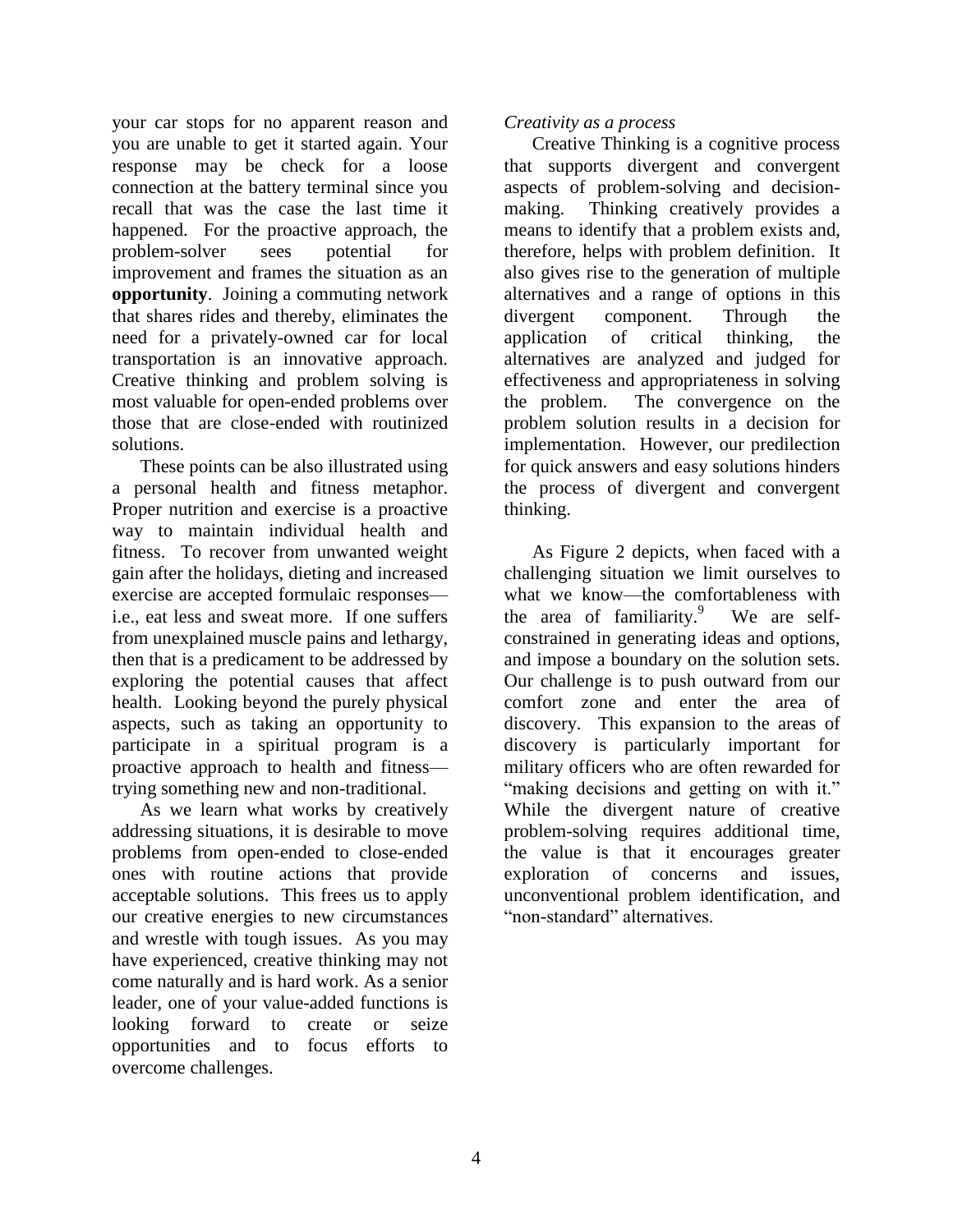

The following sections of this essay will address the three factors that impact creativity—the individual, the process, and organizational culture.

#### **Individual preferences and creative style**

Research on creativity has revealed many attributes and competencies that are recurrent in individuals and organizations that are generally perceived as innovators. Diane Halpern in her book, *Thought and Knowledge*, presents the following as key elements of creative thinking:<sup>10</sup>

- Stretching and rejecting paradigms:
- Problem finding
- Selecting relevant information
- Generation, exploration, and evaluation
- Insight and incubation
- Analogical thinking (lateral versus vertical)

To provide an illustration of our stated assumptions and the key elements of creativity, we engage students in a thought exercise whereby a simple task is presented. One such exercise is to provide each student with a standard sheet of paper, a paper clip, and a length of tape. The task instructions are to develop a system to project the paper the furthest distance down a hallway. The

students are given ten minutes to complete the task and may not ask the instructor any questions. At the end of the allotted time, students demonstrate their systems. A typical solution is creating a ball of paper around the paper clip using the tape on the outside and throwing it like a baseball. Another common solution is folding the paper into a traditional paper airplane with the paper clip attached with tape. While both of these methods are effective ways to project the items, some students derive more innovative and curious systems that greatly exceed the projection distances of the "inthe-box" solutions. After the completion of the exercise, the seminar conducts an afteraction review to explore how they as individuals interpreted and went about the task. Other exercises are just as effective in demonstrating the individual barriers to creativity.

The exercises also serve to reveal personal factors related to creativity that are posited by Teresa Amabile in *Creativity in Context*. 11 The Amabile model of creativity presents a framework composed of task motivation, domain-relevant skills, and creativity-relevant processes. USAWC students display a high degree of motivation to complete the task presumably based on the competitive nature of the individual or just a desire to fulfill the expectations of the instructor. The breadth of knowledge and experience base is another important factor in the type of solution presented. The more innovative solutions seem to be extracted from other domains. The ambiguity with the instructions and the inability to ask questions can be frustrating for some, but for others, it opens the door of possibilities. However, under these conditions, there is an opportunity to be foolish, have fun, and take risk in a non-threatening environment.

Throughout their careers, U.S. military officers have undergone a number of assessments that were intended to increase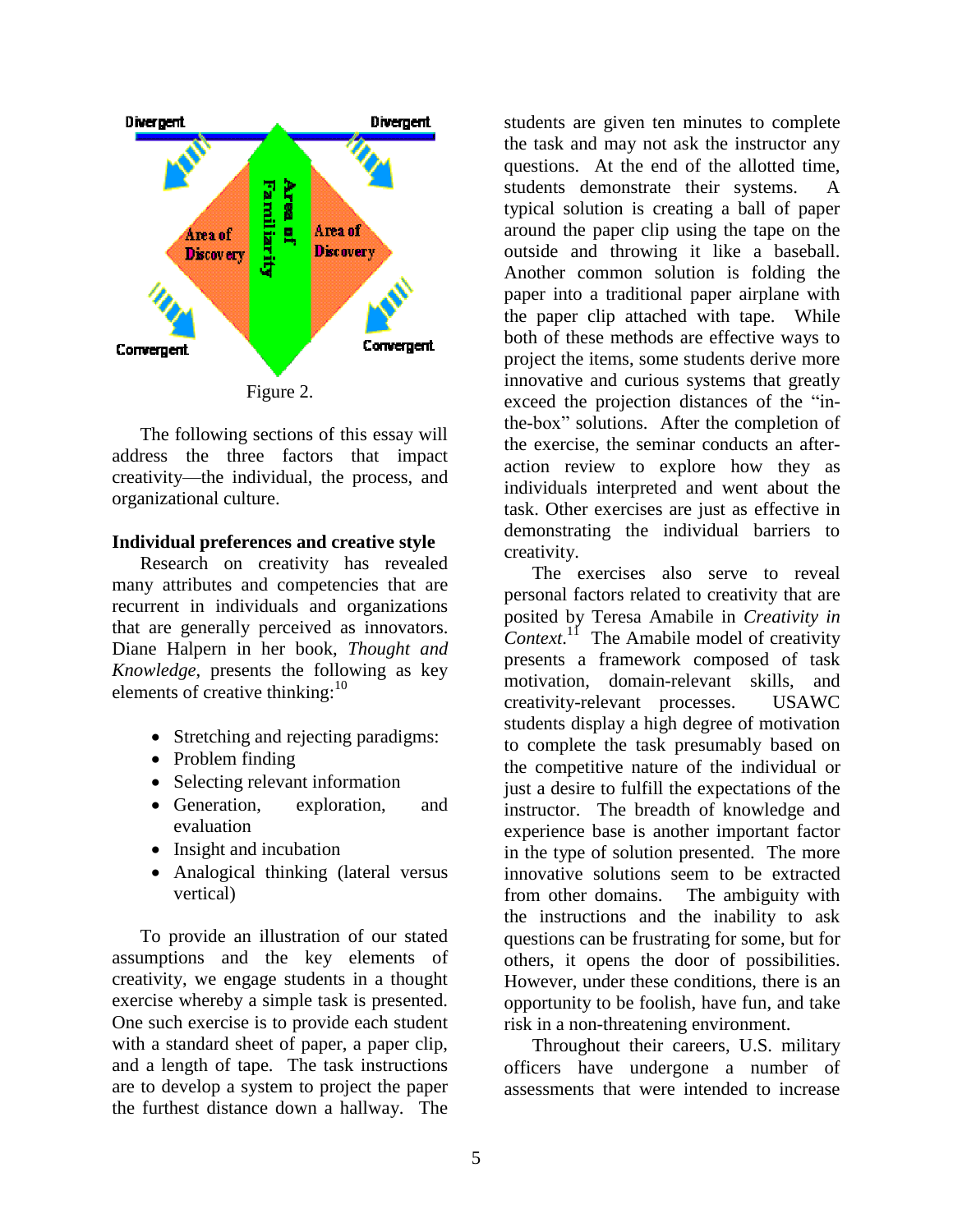self-awareness and identify areas of strength and those areas for improvement. Our students have the opportunity to participate in the USAWC Leader Feedback Program (LFP) where they are administered a series of personality and behavioral assessments in a number of areas that we hold are important for success at the levels of senior leadership. Participants receive individual feedback on the results–feedback that highlights the complex interaction between leadership, health, and fitness at the strategic level. There are three assessment tools that are particularly important for self-awareness and are related to creativity. Many students may already be familiar with the Myers-Briggs Type Indicator (MBTI) from prior experiences. Students also take the Kirton Adaption-Innovation (KAI) instrument early in the year along with the Team Roles assessment as part of the Leader Feedback Program (LFP). The first two of these tools measure personality preferences; the third assesses behavioral implications of personality.

The MBTI has four factors that help describe an individual's creative style, 1) where you draw your energy, 2) how you gather information about the world, 3) how you prefer to make decisions, and 4) how you organize your life. <sup>12</sup> The War College offers a very informative and entertaining lecture by a noted MBTI expert that illustrates the profile archetypes, but more importantly, it provides insights on how individuals approach creativity. The stereotypical USAWC student with an ESTJ or ISTJ profile, (typically, greater than 50% of War College students, as discussed earlier) may feel that s/he is not that creative but rather, an *efficient* problem solver.



Kroeger presents the "Z-Problem" Solving Model" (Figure 3) suggesting that individuals in groups can use their multiple profiles to effectively solve problems.<sup>13</sup> The Sensors of the group look at facts and details. The Intuitives can employ their imagination to brainstorm various alternatives. The Thinkers excel at objective analysis and consideration of consequences. In conjunction, the Feelers can evaluate with their unique insight how the proposed solution may affect others. In the end, all of these preferences bring a unique and valuable perspective to the problem-solving process. It is the strategic leader's role to integrate these multiple perspectives so that the better decisions are made for the organization.

The KAI examines the manner in which creativity is expressed. While it is not a measure of how creative a person is, it does indicate preference for a particular creative style. Its creator, Michael Kirton, through substantial research identified a continuum of focus for individual creativity. $14$  On one end is the development of options based on adaptation of existing information and ideas within existing paradigms. On the other end is the generation of original and novel ideas that often challenge the validity of existing models.

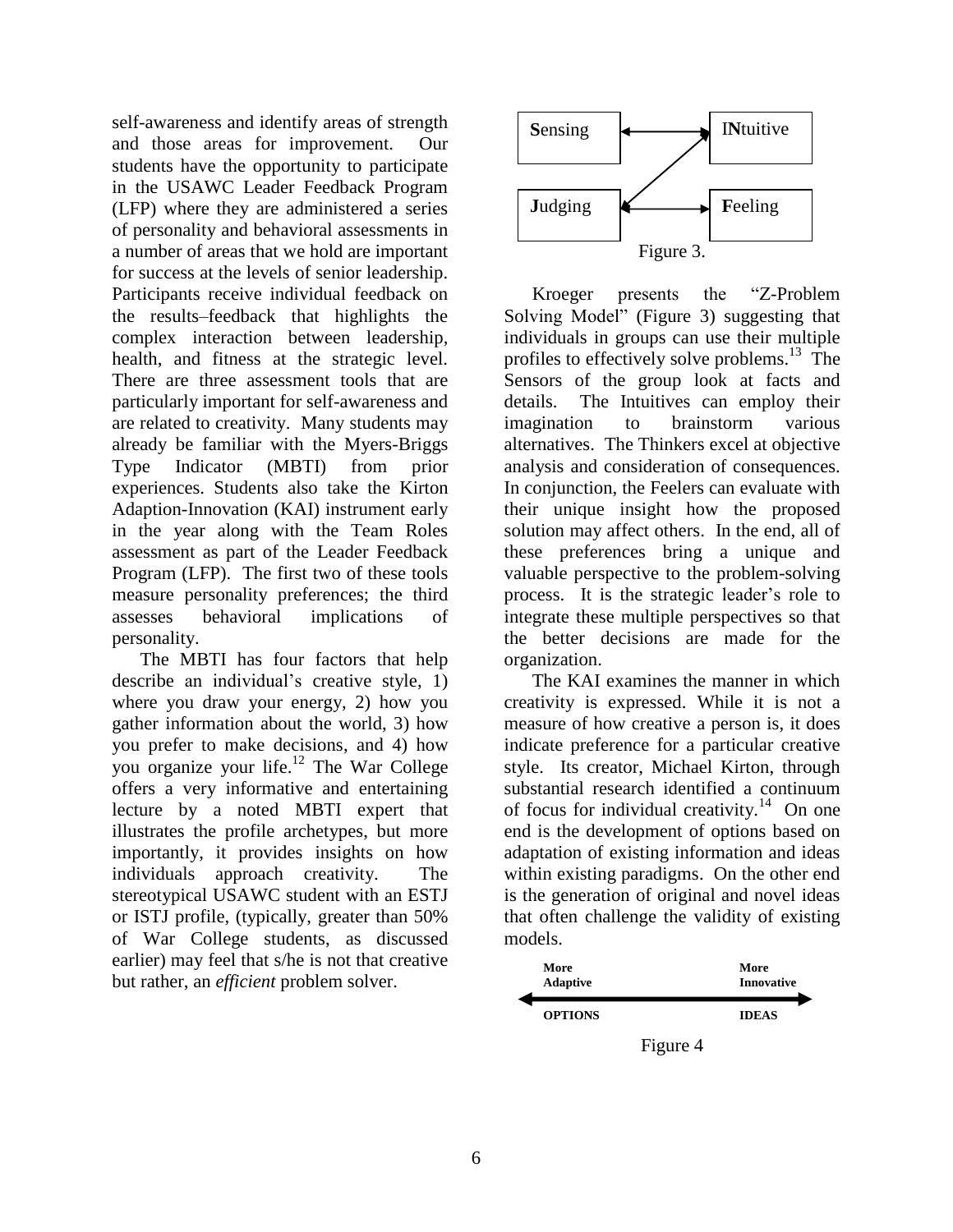Adaptors tend to focus on the "tried and true‖ to arrive at efficient solutions to problems. Their approach tends to be more evolutionary where the options are less disruptive, easier to accept and thus easier to implement, and where ideas are refinements of existing paradigms. Innovators, however, are those that come up with the out-of-thebox ideas that can often be counter to the prevailing culture. Their approaches to problems tend to result in many solutions that may require more time and resources to implement because of their revolutionary perspective. The innovators build new paradigms much to the discomfort of others who find reassurance with familiar procedures and rules. As current Army doctrine supports, we acknowledge the strategic environment necessitates more innovative approaches in accordance with the KAI model.

While people often work effectively outside of their preferences, it is easy to imagine that preferences, whether measured by MBTI or KAI, have implications for how individuals approach creativity. Introverts may have a hard time brainstorming in a group setting. SJs may focus on collecting data from reliable sources and then making lists of solution sets, quickly dismissing non-standard actions and recommendations as "unfeasible." Kirton's Innovators may tend to start with a blank sheet of paper and re-define the problem in complex abstractions. In any case, there are strengths for each profile and areas for improvement that can enhance creativity. Specific techniques are presented by Halpern to further develop individual creative skills. $15$ 

## **Individual and team roles**

To overcome some of the barriers to creativity that individuals naturally possess, Von Oech presents four roles—Explorer, Artist, Judge, and Warrior as essential for developing, selecting, and implementing creative solutions to problems.<sup>16</sup> Individuals must consciously assume these roles as appropriate and address the obstacles of personal preferences. The Explorer is a seeker of information from several sources, always on the look out for something new and interesting. It is this role that collects information, asks questions, and is always on the prowl. The Artist is the creator that is able to piece together existing ideas in new combinations or to generate new ideas. The Artist is the experimenter who is willing to try out concepts, is willing to fail, and is willing to try again in order to learn from the experience. The Judge applies analysis and evaluation to the ideas in order to decide which problem solution to pursue. This is a role for which many of us have been trained and quickly move to—gather the data, assess, decide quickly, and then act is our model of a military leader. But it is also the *third* step in the process; one challenge for successful strategic leaders is to devote time to the specific consideration of the first two roles. Finally, the Warrior is the implementer of the solution. Through perseverance, passion, and the influence of others, the Warrior is able to follow a plan through to its fruition. This role is the one that military members are the most comfortable with—the focus is directed toward accomplishing the mission and overcoming any and all obstacles. In order to be effective creative problem solvers, the mantels of each of these four roles should be worn.

Other authors present various categories of roles that support creative thinking and use similar concepts. Noted creativity scholar, Edward DeBono described six thinking hats as a method for addressing and creatively solving problems.<sup>17</sup> He suggests the use of parallel thinking represented by the hats provides a disciplined approach to addressing problems and results in more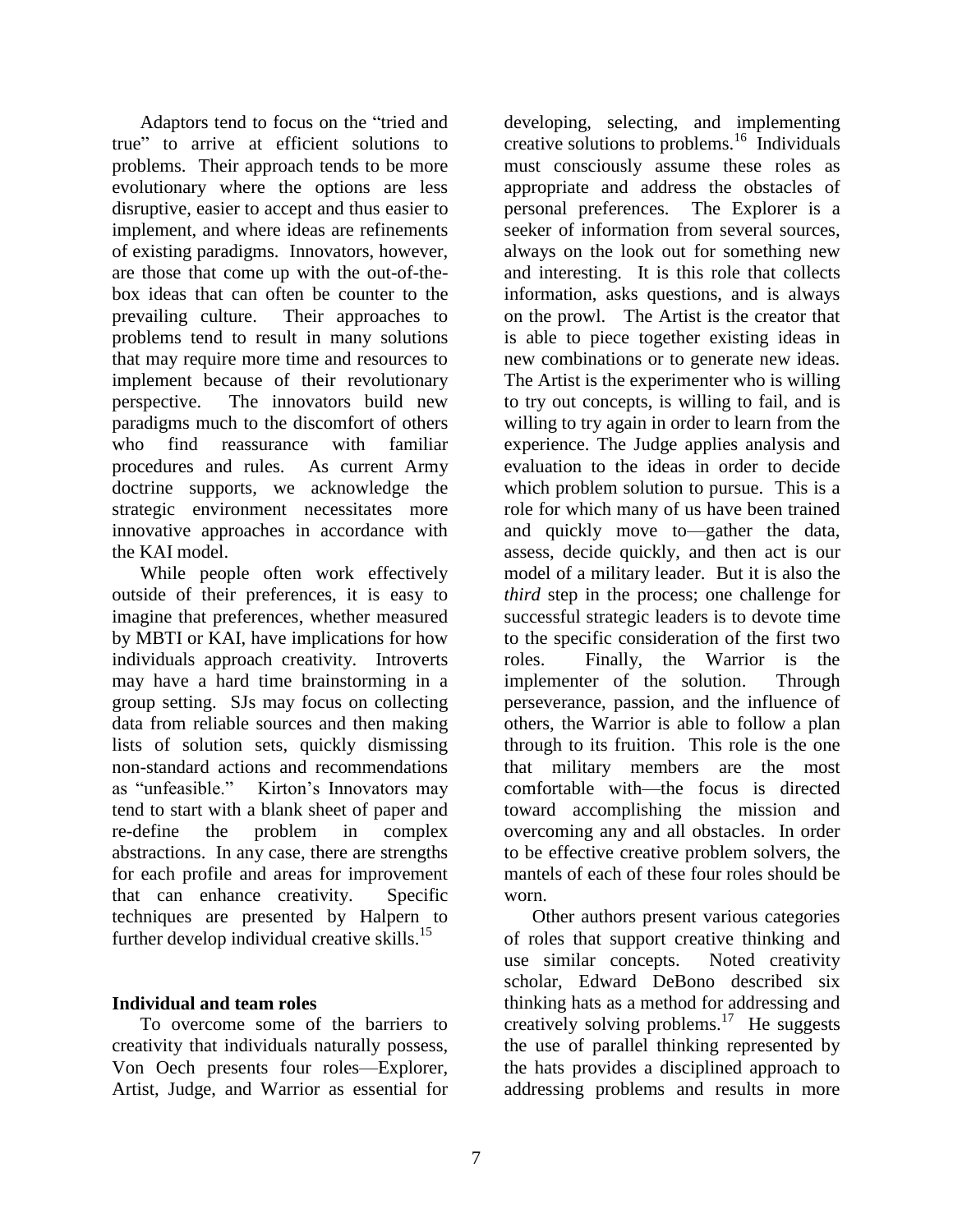effective solutions. Tom Kelley, as general manager of the leading innovation company, IDEO, observed ten "faces" or roles that its members perform that have led to the phenomenal success of that company.<sup>18</sup> It is beyond the scope of this article to provide a detailed description of the symbols used by Bono and Kelley. However, in each case the roles, hats, and faces provide a framework for examining a situation from a variety of viewpoints. In so doing, the use of a framework can foster collaboration among individuals, increase productivity of groups, and increase creativity and innovation within organizations.

One of the instruments of the LFP requires students to describe how they have functioned in the past within a team or group setting. Belbin identified eight team roles or functions that should be accomplished for effective team performance.<sup>19</sup> The functions that members fulfill within groups are listed below with short descriptors:

Generate and provide new ideas (innovative, with a vision for the future; creative)

Serve as a catalyst for group action (inquisitive, extroverted; like to build on the ideas of others)

Be practical (reliable and conservative; realist that gets work done)

Be the driving force (dominant, authoritative, decisive; driving toward objectives)

Be supportive of group members (sympathetic, considerate; draw upon the best from others)

Consult with others (even-tempered team players)

Be a critical judge (calm critic; source of quality control), and

Detail type (meticulous with detail, orderly, possibly compulsive)

One has probably noticed that some of the attributes from the MBTI and the KAI are used to describe the contribution of individuals to team efforts. Kirton's Innovator is important for providing new ideas for the team to consider while the Adaptor attempts to modify existing processes to solve novel problems. The MBTI Extrovert provides the spark that serves as the catalyst for team action. Von Oech's Warrior is decisive and pushes the team to accomplish its goals. The MBTI Feeler is aware of the importance of interpersonal relationships and can help Von Oech's Judge in selecting a solution.

The point is that individual preferences affect the roles that we prefer within groups so we should be aware of their potential impact. While the Leader Feedback Program will provide feedback on each of the eight roles, a modified version of this measure, titled the Adaptability Portfolio, distills these eight into three roles that are most closely related to creative team processes: Catalyst, Driving, and New Ideas. Feedback derived from the Adaptability Portfolio provides insight on the preferred roles as members of a problem-solving team and the implications of those roles. Awareness also informs us that we may have to assume certain roles even though they may be out of our comfort zone in order to support team creativity and performance.

## **Processes for group creativity**

Research by Taggar identified specific individual factors that are important in determining group creativity.<sup>20</sup> The premise is that individuals with their personality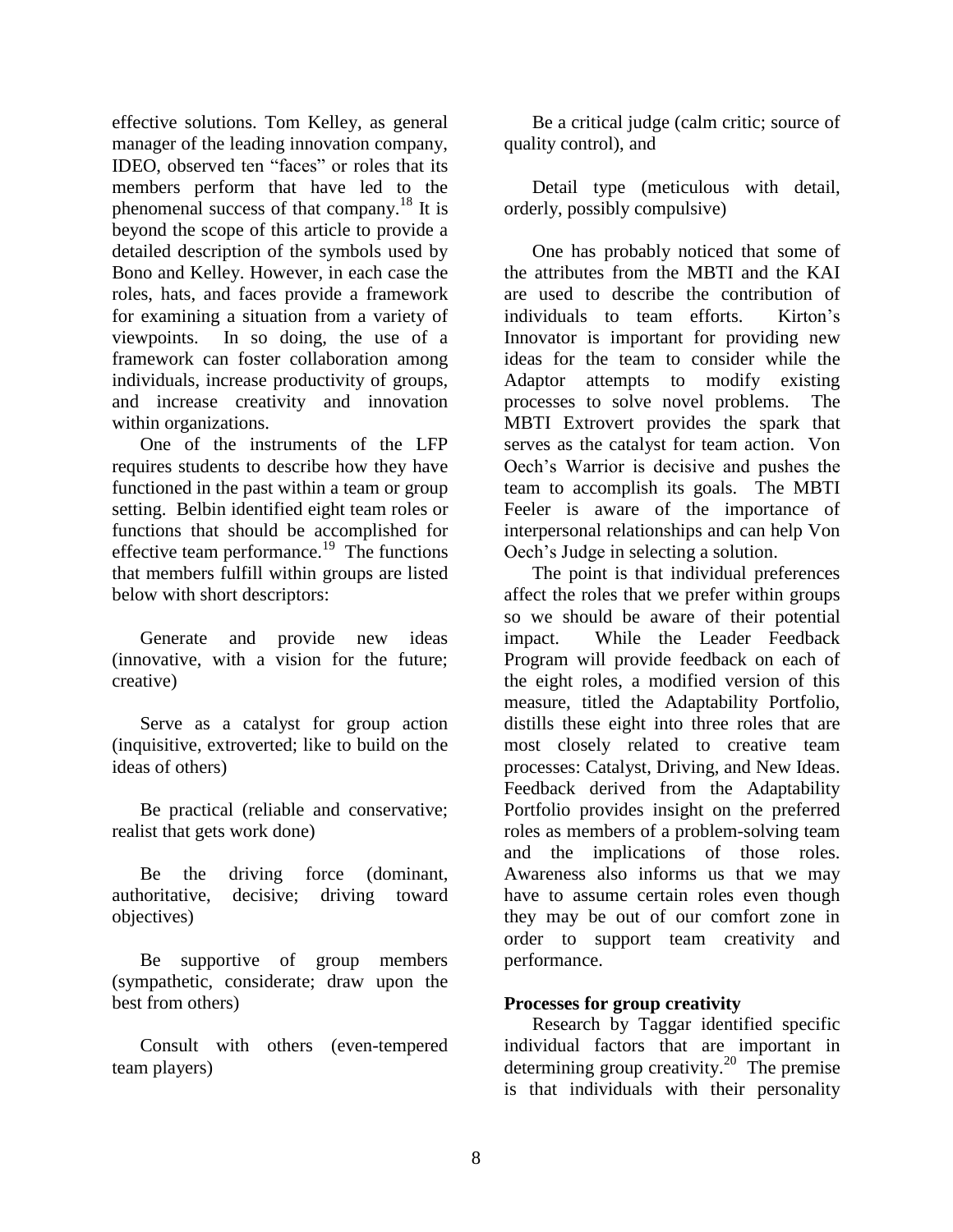preferences and abilities can behave in a manner that contributes to the creativity of the group when the appropriate team processes are in place. There are three main categories that seem to influence group creativity: task motivation, creativityrelevant processes, and team creativityrelevant processes.

**Task motivation** focuses on two areas: commitment of individual members to the team, and focus of the members on the task at hand. Motivated members accept the goals and norms of the team and direct their energies to accomplishing the task.

There are certain processes at the individual level that reflect the behavior of group members and that are relevant to generating creative ideas. Taggar referred to these as **creativity-relevant processes**. These are:

- Individual preparation
- Openness to new ideas and the
- Synthesis of the ideas of the team,
- Establishing personal goals
- Development of a strategy to achieve the team goals, and
- Active participation by individual members of the teams.

As we saw in Belbin's team roles, individual behaviors must align with the required functions for effective group performance.

There are also several processes that are important for generating ideas and solving problems. Taggar designated these as **team creativity-relevant processes** where the interactions among the team's members support the application of individual creative resources and result in creative group performance:

- Team Citizenship
- Performance Management
- Effective Communication
- Involving Others
- Providing Feedback
- Conflict Management

The main processes for effective and innovative groups involve communication of goals and expected behaviors, coordination of the activities and contributions of members, and the handling of conflict.

Consider the following. In a problemsolving team, there are two fundamental challenges: managing the team and solving the problem. If leaders fail to understand their own perspectives, as well as the individual and team processes involved, they will never get past focusing efforts on the team dynamics. Understanding and managing the team is a prerequisite for the team's ability to most effectively solve the problem. This discussion provides insight into the process of managing the team. The importance of the interpersonal dynamics for creative problem-solving, however, demands more on the subject.

There must be a process to allow for effective communication that enables other members to contribute ideas, to listen to the ideas of others, and to maintain supportive relationships within the team. Individuals must feel that they are contributing members of the team and are therefore valued citizens. There must be a mechanism to monitor the performance of the task and the adherence to established milestones.

Given the interdependent nature of groups, there must be coordination among the members of the team that ensures the involvement of others and encourages input from all members of the team. There should also be a shared responsibility of providing feedback to others. This feedback should be both positive and negative in order to provide a critical assessment of ideas. We see that high-performing groups are selfmonitoring—they actively seek information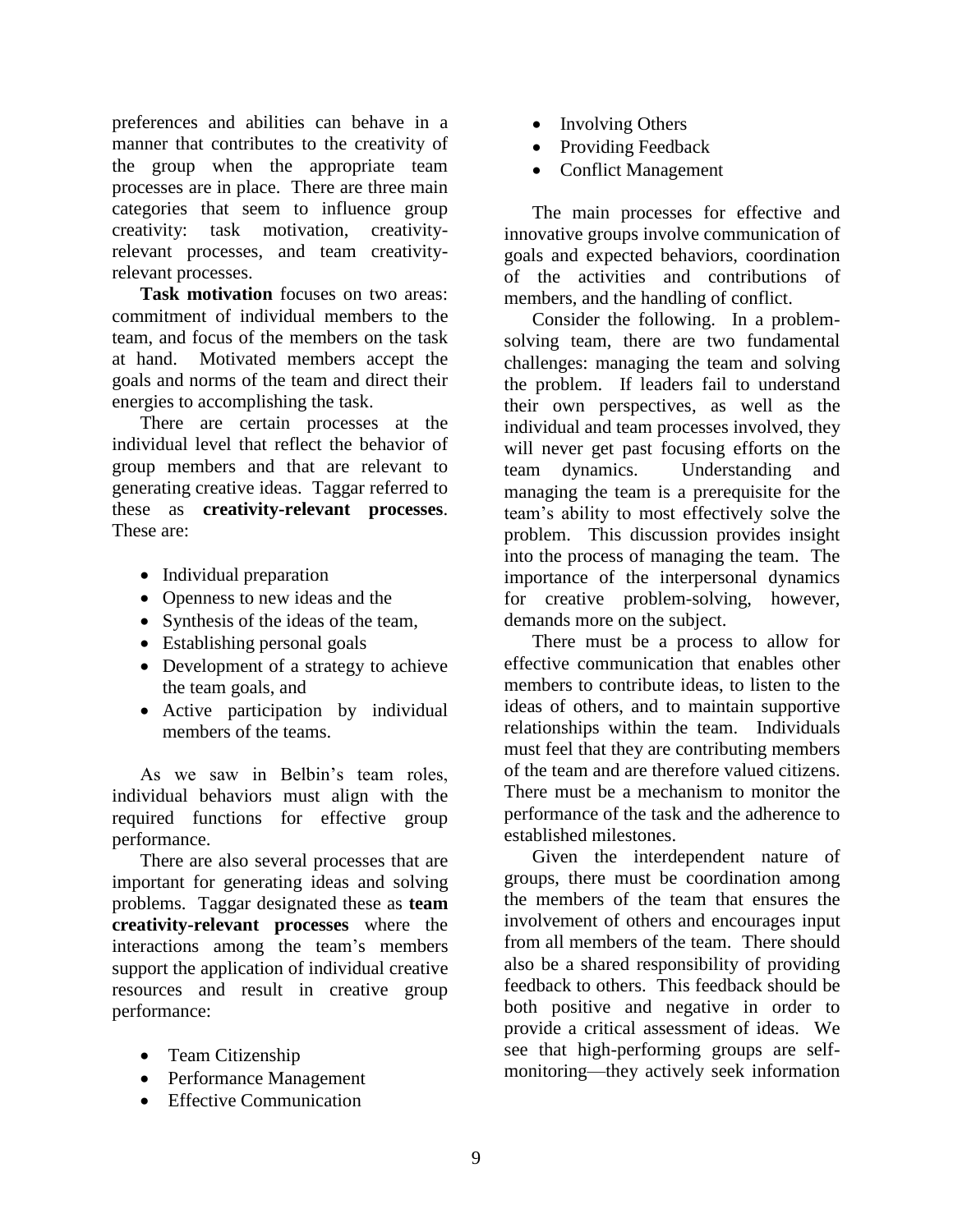about their performance and undertake their own actions to better achieve team goals.

Another important process is the handling of conflict. Members must appropriately react to conflict and be willing to address conflict when necessary. They must understand that some degree of conflict is helpful, but should also be aware of how to avoid, or diffuse potentially disruptive conflict.

In summary, Taggar's research found that there is a relationship between individual attributes, the behavior of individuals within groups, and the creativity of groups. What we see is that given the abilities and skills of individual members, the effective use of the specific processes will support group creativity. Individuals that function as viable members of the group can contribute creative ideas in conjunction with and in support of others. They must prepare for the task and feel like citizens who have responsibilities to the group. They must be willing to listen to and synthesize the ideas of others. They must have set goals that they are motivated to attain and they must participate in the creative endeavors. When individuals function as members of a team, we find that Taggar's processes are helpful in supporting creativity. When groups consciously think about and apply these processes, they tend to be more creative and innovative.

# **Organizational Culture and Innovation**

Thus far, we have explored the influence of individual preferences on creativity, considered the roles that are important to addressing problems, and examined some processes that are helpful in developing creativity of individuals and of groups. The individual, the process, and the group atmosphere must all operate within the organizational context. So finally, we will address the importance of leadership in establishing an organizational culture that supports the creativity of its members. The topics of strategic leadership, organizational culture, and command climate are covered in greater detail in separate lessons in the Strategic Leadership curriculum

As organizations emerge and evolve, certain structures and procedures become accepted as standard practices and responses to environmental challenges. The organizational paradigms or mental models become set as if in concrete and are even taught to new members as the "correct" way to think and act on challenges. The welldeveloped patterns of responses are difficult to break and are used to handle problems in the same old way. It is easy to see how individual creativity can be naturally stifled or encouraged in organizations.

The challenge comes when the standard response is applied to non-standard problems in a complex and ambiguous environment and is, predictably, found to provide an ineffective solution. Solution sets that were optimal or good enough in previous settings become inadequate in the new context and thus, require a new and different approach. Organizational learning occurs when the barriers to creativity are reduced, members of the organization are encouraged to be creative, and the organizational culture supports innovation.

As we have seen over the history of the U.S. military, necessity and crisis has been the mother of innovation for our forces in the field. U.S. Army War College researcher Leonard Wong provides several examples in his monograph of the creativity and innovation exhibited by junior officers in operations conducted in support of the global war on terrorism. $21$  His concern is that once these officers return to the functional Army their innovativeness that served them so well in demanding and dangerous environments will be stifled.

The Army as an institution is seeking to develop a culture that can benefit from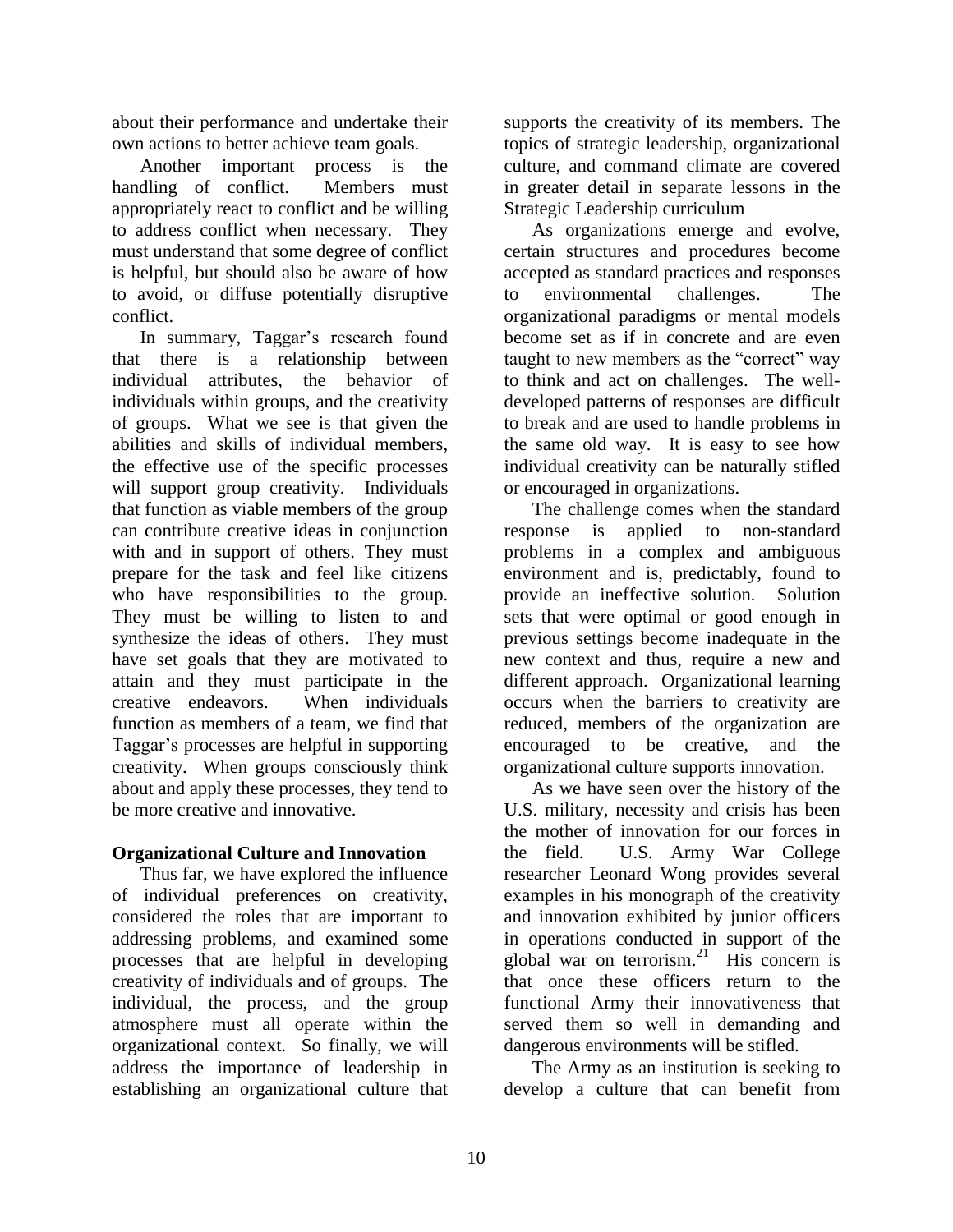creativity at the level of individuals, groups, and agencies. In the article "Adapt or Die," the Army's institutional barriers to creativity are discussed that reflect the concepts addressed earlier in this paper. $^{22}$  The authors from the Training and Doctrine Command (TRADOC) Futures Center sound a clarion call to stress the imperative to develop and sustain a culture of innovation within the ranks through the encouragement of innovative behaviors throughout the organization. The leadership goal is to attain a culture of innovation that promotes and rewards experimentation, feedback, learning, and renewal so that the Army becomes truly a learning organization.

# **Conclusion**

So what does this have to do with our students, creativity, and leadership? Personal skills and preferences will influence creative style. The MBTI and KAI assessments should not be a surprise the data comes from the person completing the instrument. The same applies to the Team Roles assessment and the Adaptability Portfolio that students receive with their LFP counseling. The assessments provide a self-awareness of their comfort zones and how they prefer to behave in groups. We suggest that students use that information to manage themselves and other members of the seminar.

During the course of this year and beyond, students will be members of groups that will be presented with situations ranging from trivial to just plain hard (VUCA will reign). Each block of the core curriculum has at least one exercise that requires group work. The capstone event for the USAWC year is the Strategic Decision Making Exercise (SDME) which provides the opportunity to employ the many concepts of strategic leadership, strategy and policy formulation, and theater-level operations. The SDME will take students out of their

comfort zones of experience and expertise. They will work with other students that are role playing positions in higher level staffs and agencies. The exercise will require collaboration and peer leadership to address the problems presented for resolution. So, throughout the year students are encouraged to work on developing relevant skills and overcoming personal barriers to creativity so that they will be contributing members of groups that generate novel and workable solutions to unique problems. That may mean assuming some of the functions required for effective creative problemsolving teams. The self-awareness gained through the MBTI and KAI assessments combined with the roles identified by Belbin and Von Oech can support creative pursuits as an individual and as a member of a team.

When students are afforded the opportunity to lead groups, they should be aware that each individual member has a creative potential that can contribute to group success. The leader should ensure that the team functions are covered by its members and that the atmosphere within the group supports creativity. The larger issue is that, as a senior leader in future assignments, the student will have a professional responsibility to develop innovative, ethical teams and organizations. Success will belong to those who are agile and adaptive to the strategic landscape.

The processes that Taggar identified should help to monitor and manage the interactions of team members as well as those within organizations. Building an organization that is able to realize the creative potential of its individuals through their engagement with other members can result in an awesome product. This is the ultimate challenge faced by not only our students, but also our Army and Department of Defense.

I will close with a comment by Pulitzer Prize winner, Thomas Friedman, "the most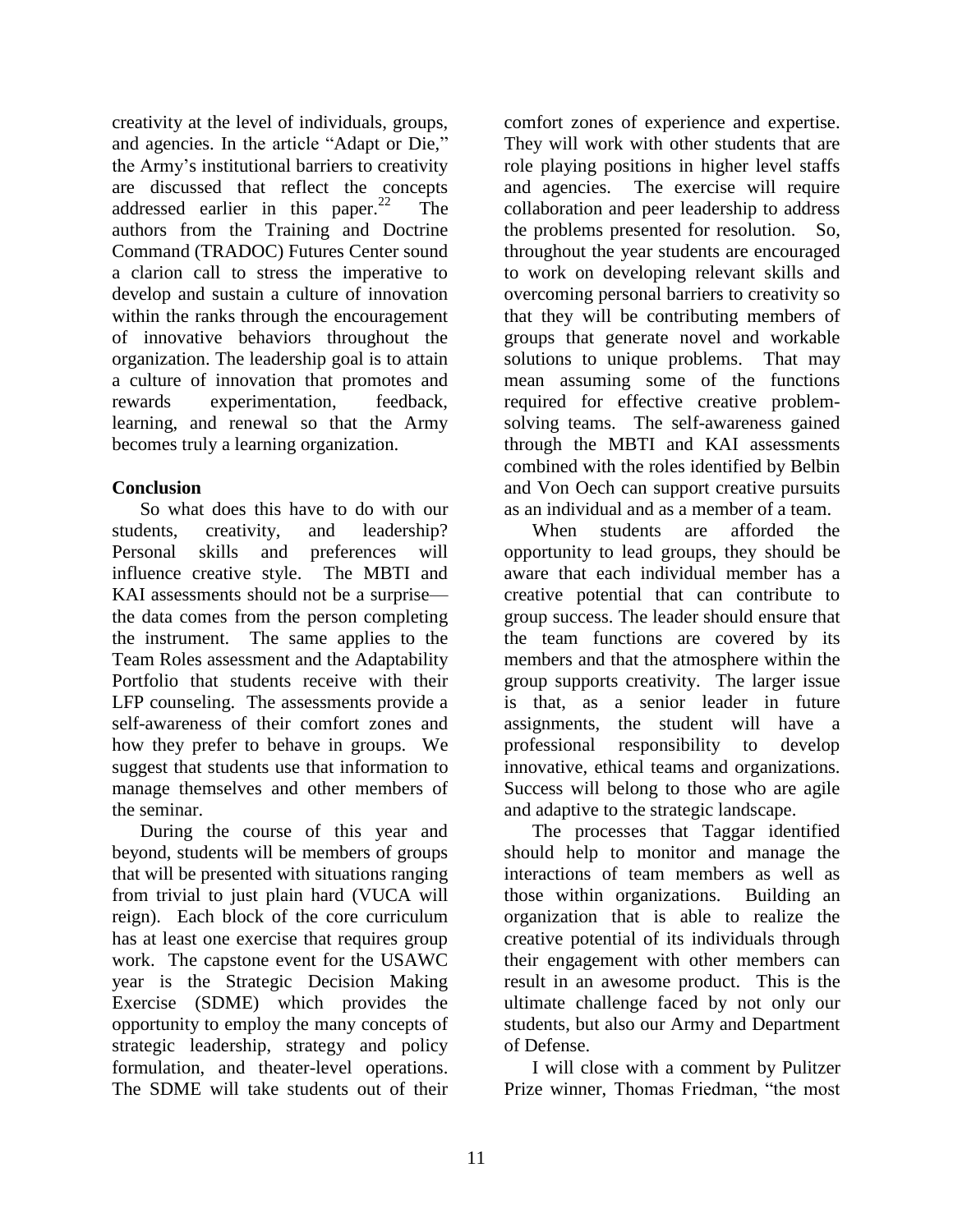important attribute you can have is creative imagination—the ability to be first on your block to figure out how all these enabling tools can be put together in new and exciting ways…. That has always been America's strength."<sup>23</sup> As future strategic leaders for

America, the challenge to maintain this creative strength rests with you.

#### Endnotes

 $\overline{a}$ 

1 Peter M. Senge, *The Fifth Discipline* (New York: Doubleday, 1990), 14.

<sup>2</sup> Stephen A Shambach, editor, "The Strategic Environment," in *Strategic Leadership Primer*. Second Edition. (Carlisle Barracks, PA: U.S. Army War College, 2004), 12-14.

<sup>3</sup> Marshall Goldsmith and Mark Reiter, *What Got You Here Won't Get You There; How Successful People Become Even More Successful*. (New York, NY: Hyperion, 2007)

4 Roger Von Oech*, A Whack on the Side of the Head*. Third edition. (New York, NY: Warner Books, 1998), 14-15.

5 Daniel Pink, *A Whole New Mind* (New York: Riverhead Books, 2005), 28-30.

6 John A. Nagl, *Learning to Eat Soup with a Knife* (Chicago: University of Chicago Press, 2005), 205-208 and Stephen J. Gerras, The Army as a Learning Organization (Carlisle Barracks, PA: U.S. Army War College, May 2002).

 $<sup>7</sup>$  Gough, H. G. "Studies of the Myers-Briggs Type Indicator in a personality assessment research institute." Paper</sup> presented at the fourth national conference on the Myers-Briggs Type Indicator (Stanford University, CA, July 1981).

<sup>8</sup> Gerald J. Puccio, Mary C. Murdock, and Marie Mance. *Creative Leadership: Skills that Drive Change*. (Thousand Oaks, CA, Sage Publications, 2006), 32-34.

<sup>9</sup> Ibid., 39-40.

<sup>10</sup> Diane F. Halpern, "Creative Thinking" in *Thought & Knowledge: An Introduction to Critical Thinking* (Mahway, New Jersey: Lawrence Erlbaum Associates, 2003), 396–429.

<sup>11</sup> Teresa M. Amabile*, Creativity in Context: Update to the Social Psychology of Creativity* (Boulder, CO: Westview Press, 1996), 93-95.

<sup>12</sup> Otto Kroeger, Janet M. Thuesen, and Hile Rutledge, *Type Talk at Work: How the personality types determine your success on the job* (New York: Dell Publishing, 2002), 27-28.

<sup>13</sup> Ibid., 130.

<sup>14</sup> Michael J. Kirton, *Adaption-Innovation in the Context of Diversity and Change* (New York: Routledge, 2003).

<sup>15</sup> Halpern, 416-425.

<sup>16</sup> Roger Von Oech, *A Kick in the Seat of the Pants* (New York, NY: Harper and Row, 1986) 11-21.